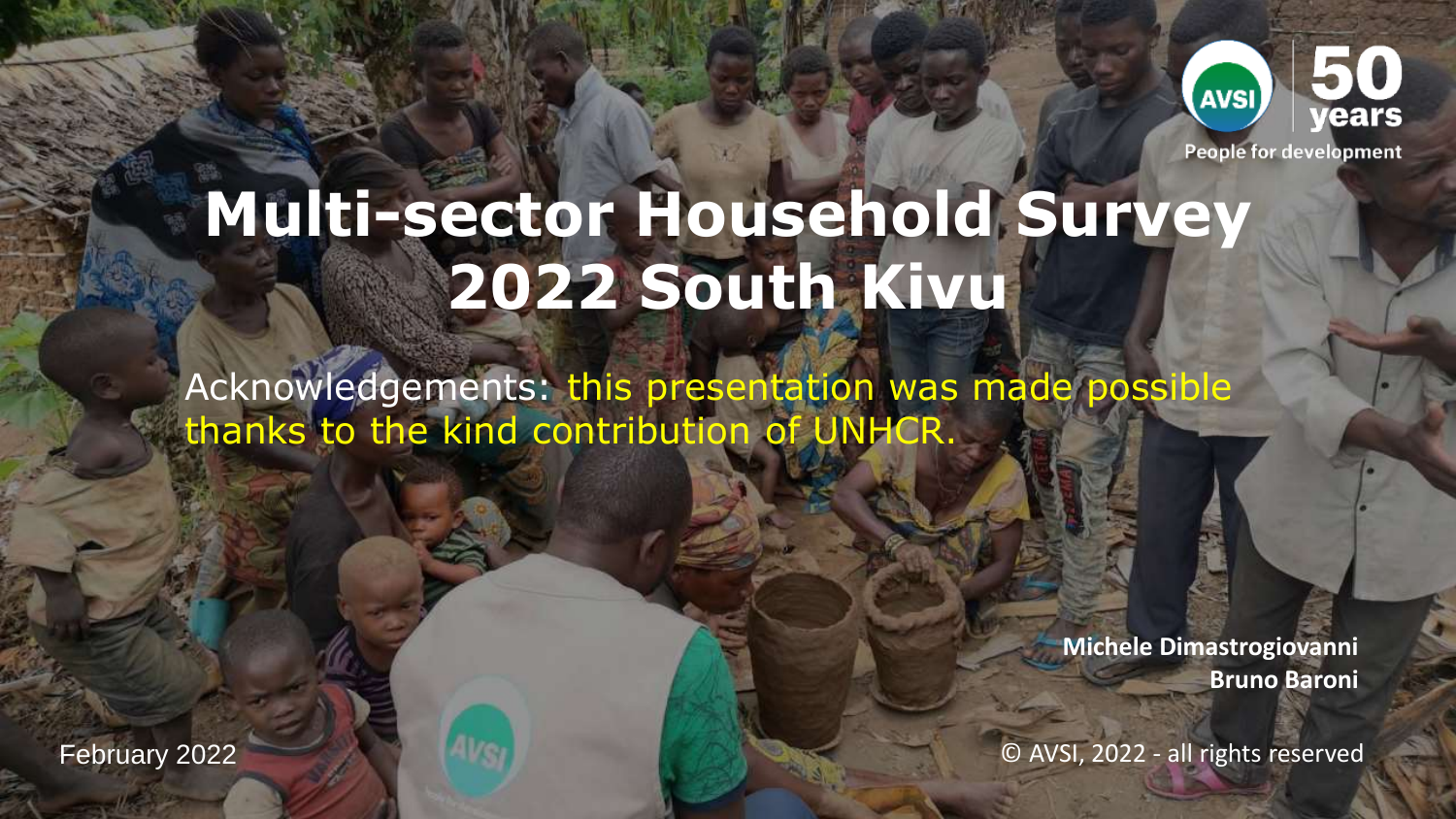# Executive Summary (1/7)

# Key Findings

## **Livelihood & Resilience**

- Within the five Zones de Santé, almost half of the population relies on agriculture and livestock as the main livelihood strategy.
- Displaced and refugee households depend more on occasional informal work than other groups.
- One-third of households denounces a sharp decline in their standard of living in the last year.
- Almost 90% of households report human sickness as one of the main problems faced, confirming a tendency already detected within the same areas in 2019. Further, increase of food prices and insecurity are also significant issues.
- Most households have already adopted or exhausted crisis coping strategies. Therefore, households are less able to cope with sudden changes in agricultural production or market trends as well as production shocks and crises.

## **Food security**

- Household hunger scale is borderline for almost half of population. Displaced and refugee households report the highest number of almost 60%. Across the five Zones de Santé, Fizi presents higher borderline levels of household hunger scale (57%).
- Food Consumption Score rates are lowest among refugees, repatriated, and displaced households. This data confirms a trend already shown within the same Zones de Santé in 2019.

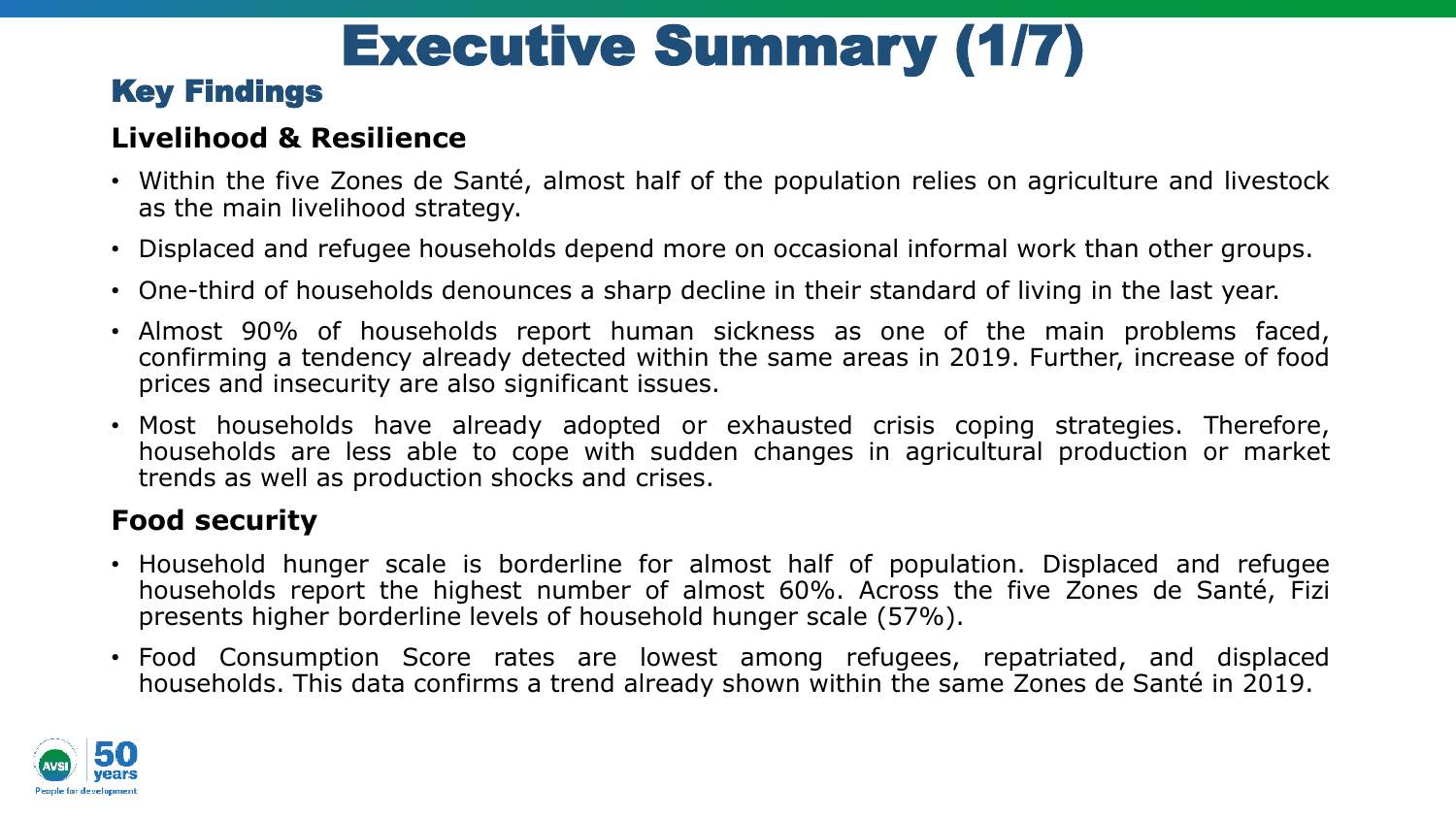# Executive Summary (2/7)

# Key Findings

## **Food security**

• Number of meals per day are below two (considered an alarming threshold) for all demographic groups, with displaced households being below 1,5.

## **Health and WASH**

- On average, Crude Death Rate is 1,9 (above 2 is considered catastrophic).
- Crude Death Rate is considerably high among children with less than five years.
- Children vaccination rates are significantly lower for displaced households (73%).

## **Education**

- Half of the heads of household do not have or have a very low-level education. Levels of education are still very low across the five Zones de Santé.
- One-third of refugee and displaced households state that their children between 12 and 17 do not go to school for certain periods. The main reason for leaving school is mostly associated with the difficulty to pay tuition fees. The same barrier to education was found in 2019.
- Within the Zones de Santé of Fizi and Nundu there are the highest percentages of children abandoning schools because of insufficient monetary means.
- Children in higher primary school have great difficulties in reading basic sentences, basic numeric comprehension, and oral comprehension.

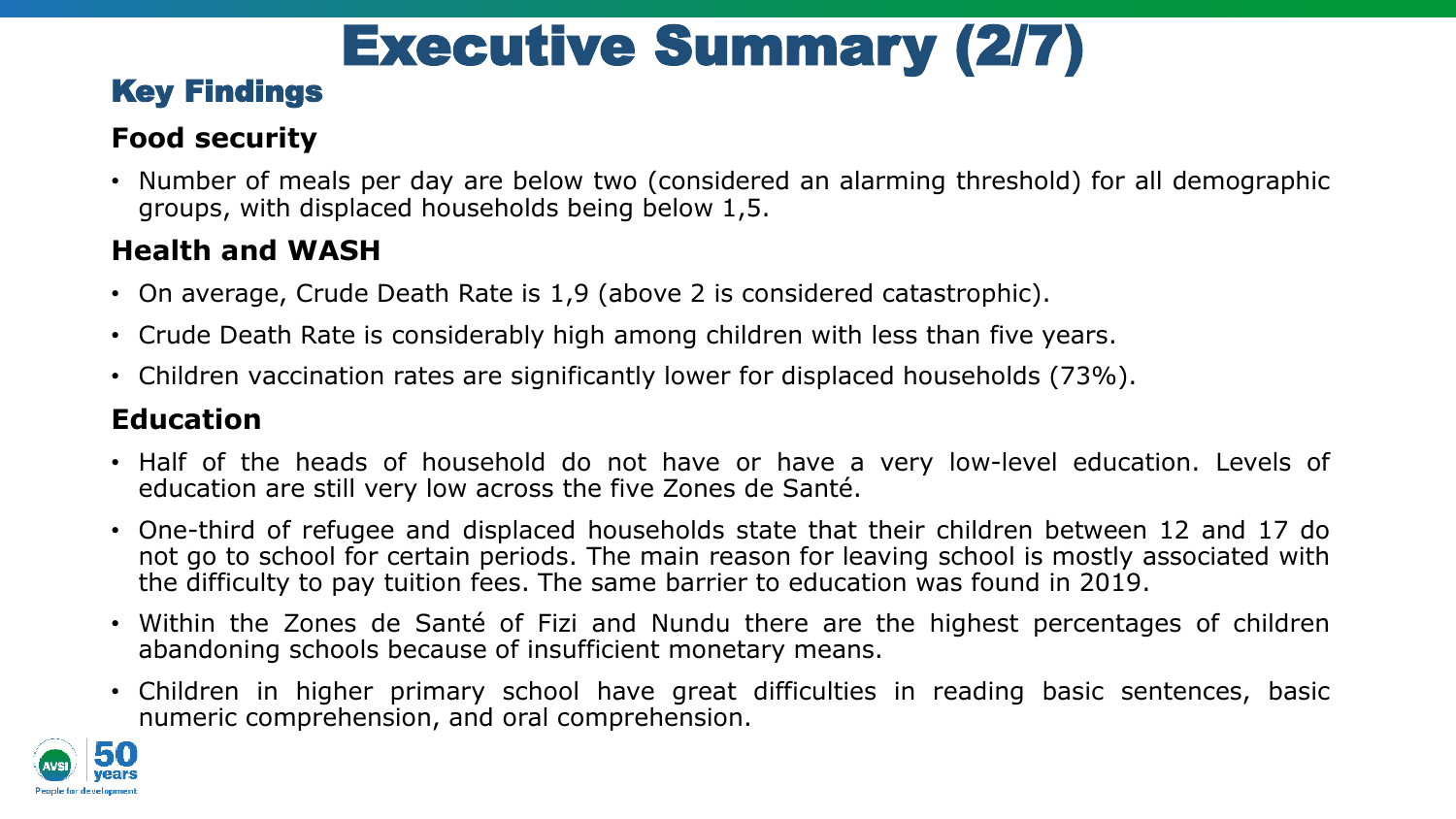# Executive Summary (3/7)

# Key Findings

## **Protection**

- Almost two-thirds of the households believe that adolescents between 15 and 25 are more at risk of GBV.
- 15% of households reported some of their children being consistently sad or depressed to the extent of not participating in daily household activities. Similar statistics was found within the same areas in 2019, showing that the situation has not changed.

#### **Agriculture & Livestock**

- Only the 28% of displaced and refugee households report having land for cultivation, whereas the two-thirds of native households have land for cultivation.
- The Zone de Santé of Kimbi Lulenge has the lower percentage of population that owns land for cultivation (28%).
- Among those who have land to cultivate, almost the half of refugee and displaced households report having less land for harvest since last year.
- Almost 90% of displaced and refugee households do not own livestock, a significantly greater percentage compared to the 75% of the average population.

### **Productive Assets, energy & Non-food items**

• Only 16% of displaced households own their house. Also, more than 60% of displaced households report their housing condition to be inadequate.

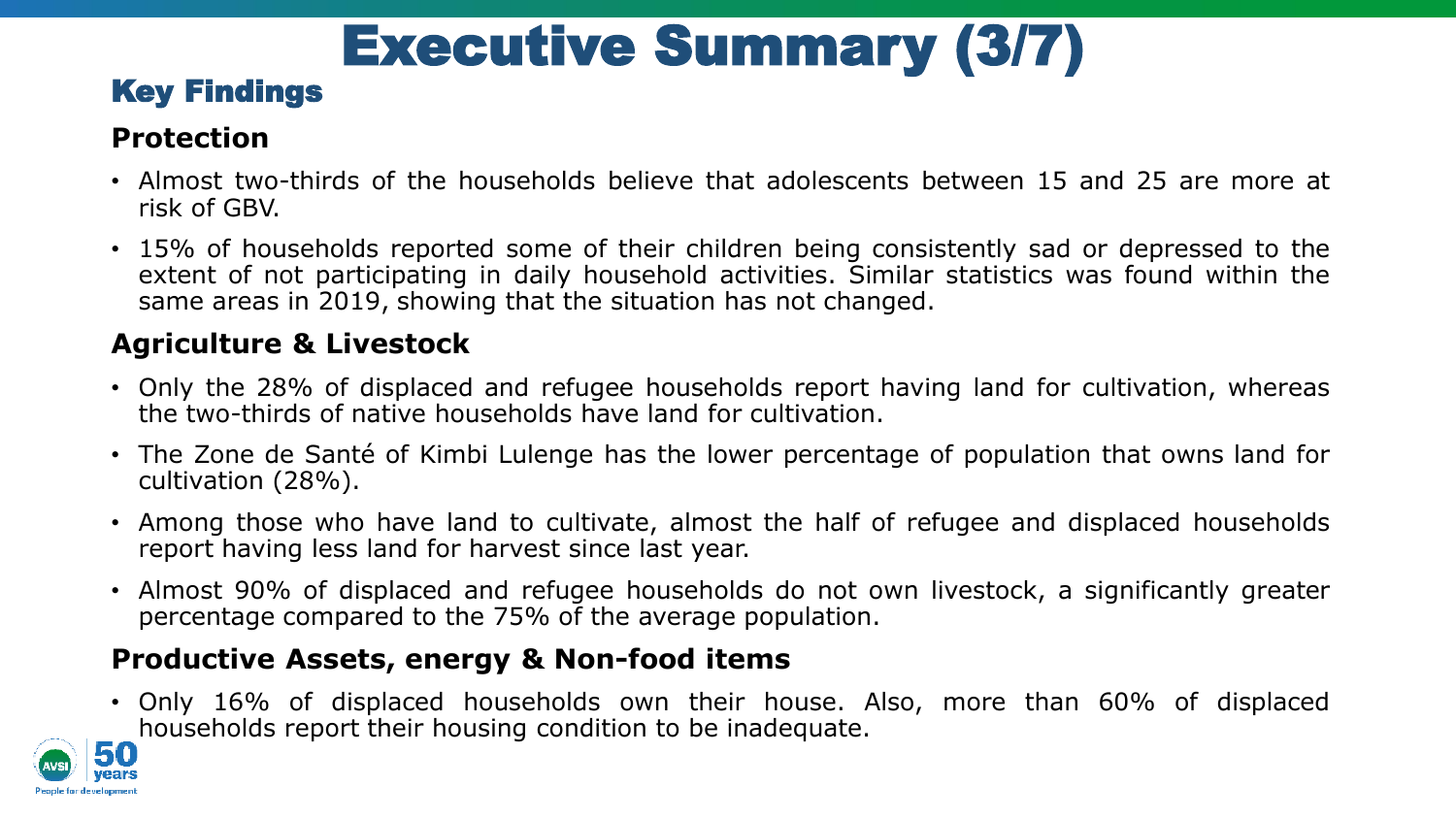# Executive Summary (4/7)

# Key Findings

### **Humanitarian Aid**

- Displaced and returnee households have benefited more from aid comprising of food distribution.
- Displaced and refugee households have received more health-related aid than other groups. The same statistics was found in 2019, with host families receiving a minimal share of aid support.
- Among the displaced households who have recently settled in (between 3 and 6 months) only 9% of them benefits from food distribution aid.

## **Safety and Crimes**

• On average, theft cases are the most suffered crime (51%) across the five Zones de Santé, followed by verbal threat (22%), theft of livestock (22%), and murder (20%). Indeed, these areas still undergo systematic threats and violence.

### **Migration/Relocation and IDPs**

- Across the five Zones de Santè, there are committees of displaced people in less than 50% of the communities.
- Overall, relationship between native and displaced communities are allegedly good.
- When asked about reasons for leaving, refugee, displaced, and returnee households indicate fleeing conflicts and hostilities as the main reason and to seek better economic opportunities.

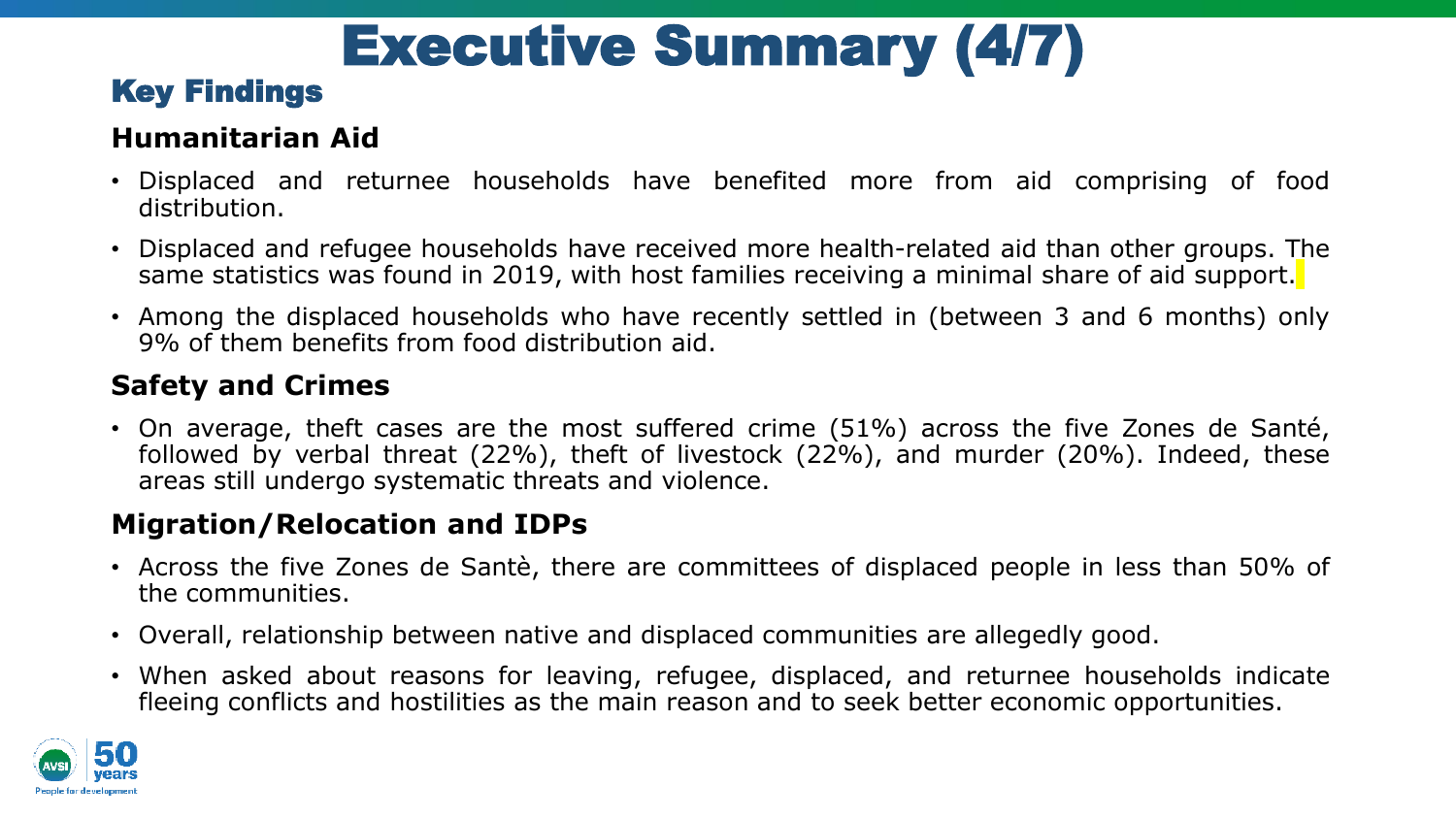# Executive Summary (5/7)

## Key Findings

#### **Migration/Relocation and IDPs**

- Ruzizi, Nundu, and Fizi are the Zones de Santé with the highest presence of displaced households from other countries, presumably from the nearest Burundi.
- Displaced and native non-hosting households have a higher number of family members living in refugee camps nearby. This indicates that these family members could potentially be hosted soon, increasing the number of people within the households.

### **Community participation and governance**

• While all households present high levels of non-participation to local public associations (64%), displaced and refugee households present even higher numbers (77%).

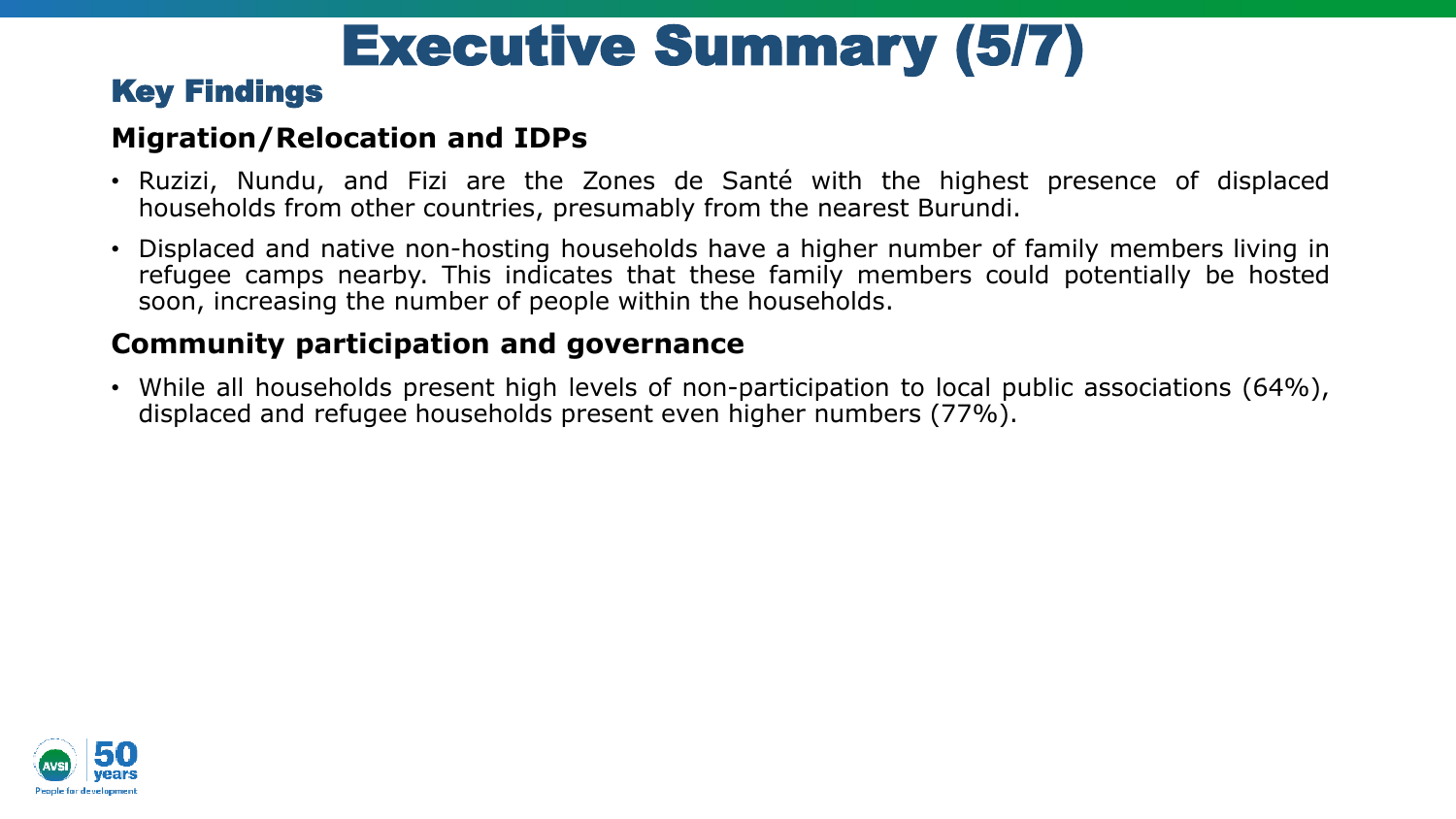# Executive Summary (6/7)

# **Recommendations:**

- $\checkmark$  Extend humanitarian support and intervention concerning Food Security, Health, Education, Protection, and Shelter.
- $\checkmark$  Design inclusive food security projects to improve the households' access to basic needs, with a specific focus on displaced and refugee households.
- $\checkmark$  Expand health-related humanitarian programs by promoting vaccinations for displaced and refugee households.
- $\checkmark$  Improve the beneficiaries' targeting framework in the province, with more inclusive standards for native and host communities and involvement of recently displaced households.
- $\checkmark$  Increase shelter support to displaced and refugee households.
- $\checkmark$  Provide more support in the Zones de Santé of Fizi, Nundu, and Ruzizi. These are the areas where there is more presence of refugees from Burundi. Considering that also Fizi and Nundu present the worst rates of Food Consumption Score, these areas are lacking the most from humanitarian interventions.